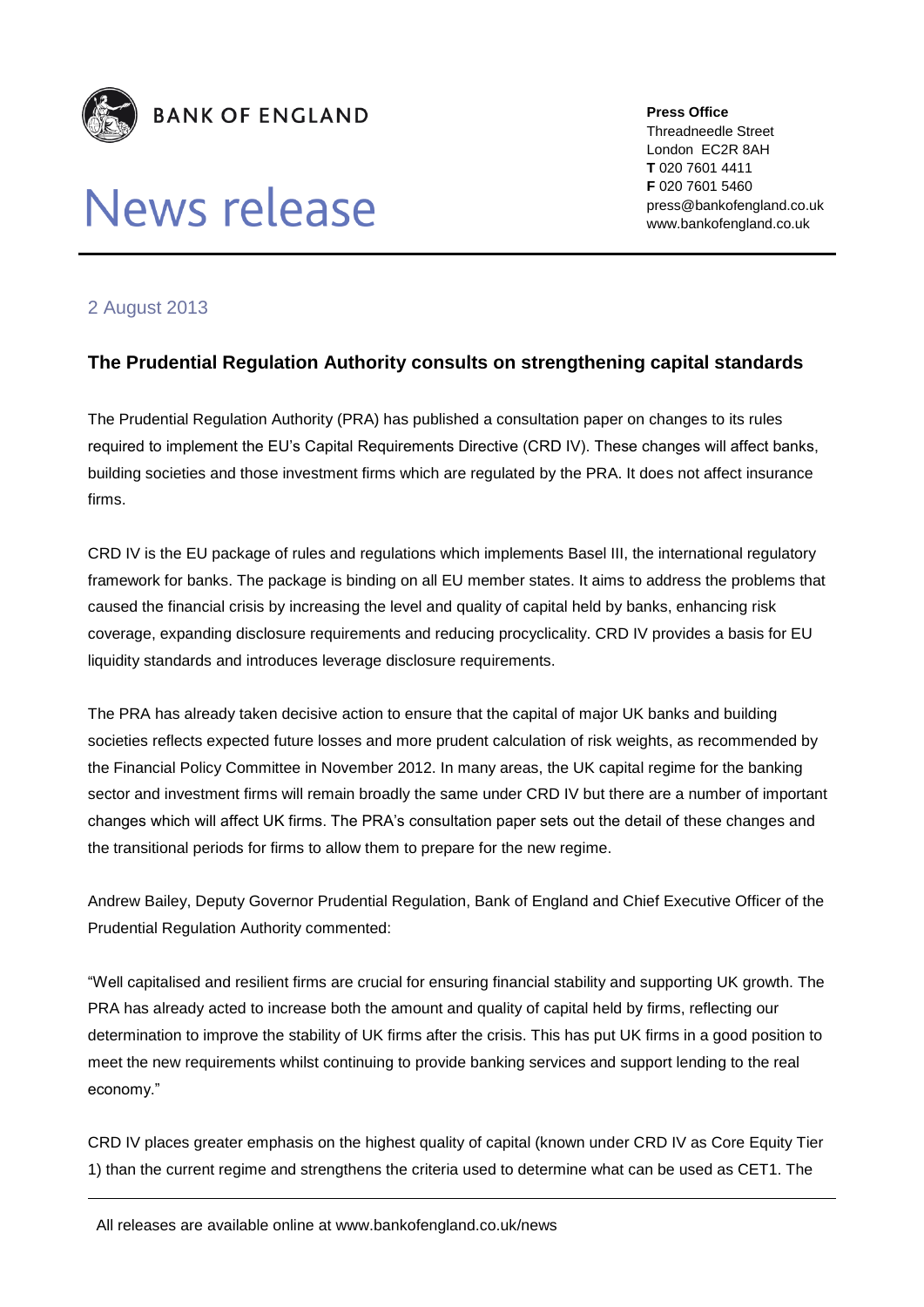PRA supports this emphasis on high quality capital and has set out proposals in the consultation paper to ensure that this is reflected in the PRA's implementation of CRD IV. The table below explains the new minimum Pillar 1 capital requirements for firms and when they apply.

| Pillar 1 capital after deductions | <b>Risk Weighted Assets</b>           |                        |
|-----------------------------------|---------------------------------------|------------------------|
|                                   | 1 January 2014 to<br>31 December 2014 | 1 January 2015 onwards |
| Common Equity Tier 1              | 4%                                    | 4.5%                   |
| Tier 1 (CET1 + Additional Tier 1) | 5.5%                                  | 6%                     |
| Total capital (Tier 1 + Tier 2)   | 8%                                    | 8%                     |

The PRA is also making enhancements to the quality of capital held against "Pillar 2" which encompasses firms' internal capital assessment and the supervisory review of those assessments. Pillar 2 is intended to ensure that firms have adequate capital to support all the relevant risks in their business and is divided into capital held against risks not captured or not fully captured by the regulations (Pillar 2A) and risks to which a firm may become exposed over a forward-looking planning horizon (Pillar 2B). In addition to the Pillar 1requirements, the PRA regards Pillar 2A capital as the minimum level of capital firms should have.

Under the current regime Pillar 2A can be met with any regulatory capital. The PRA is proposing that firms should meet this requirement with at least 56% CET1 capital from 1 January 2015, thus bringing the capital quality of Pillar 2A in line with that of Pillar 1. The PRA is consulting on whether from 1 January 2016 onwards the Pillar 2A requirement should be met with CET1 only or a different combination of capital. The final form of the new capital regime emphasises that Pillar 2 capital requirements should be met by fully loss absorbing capital, thus by CET1. But in the light of actions being taken, UK banks are in a stronger position to allow judgements to be made about the appropriate path of transition to the final form, and these judgements can helpfully support lending and economic activity.

CRD IV creates a combined capital buffer that all firms will be expected to meet in addition to their Pillar 1 and Pillar 2 capital requirements. The combined buffer requirement will consist of a capital conservation buffer, a countercyclical capital buffer and buffers intended to mitigate systemic risk (where applicable). The combined capital buffer must be met with CET1 capital.

The consultation paper and accompanying supervisory statements do not cover substantive changes to the PRA's rules regarding remuneration. Although CRD IV includes new provisions on remuneration, these issues are also raised in the Final Report of the Parliamentary Commission on Banking Standards (PCBS). The PRA will consider its approach to remuneration in the context of the PCBS report.

The PRA will publish a policy statement with feedback, finalised rules and final supervisory statements in December 2013.